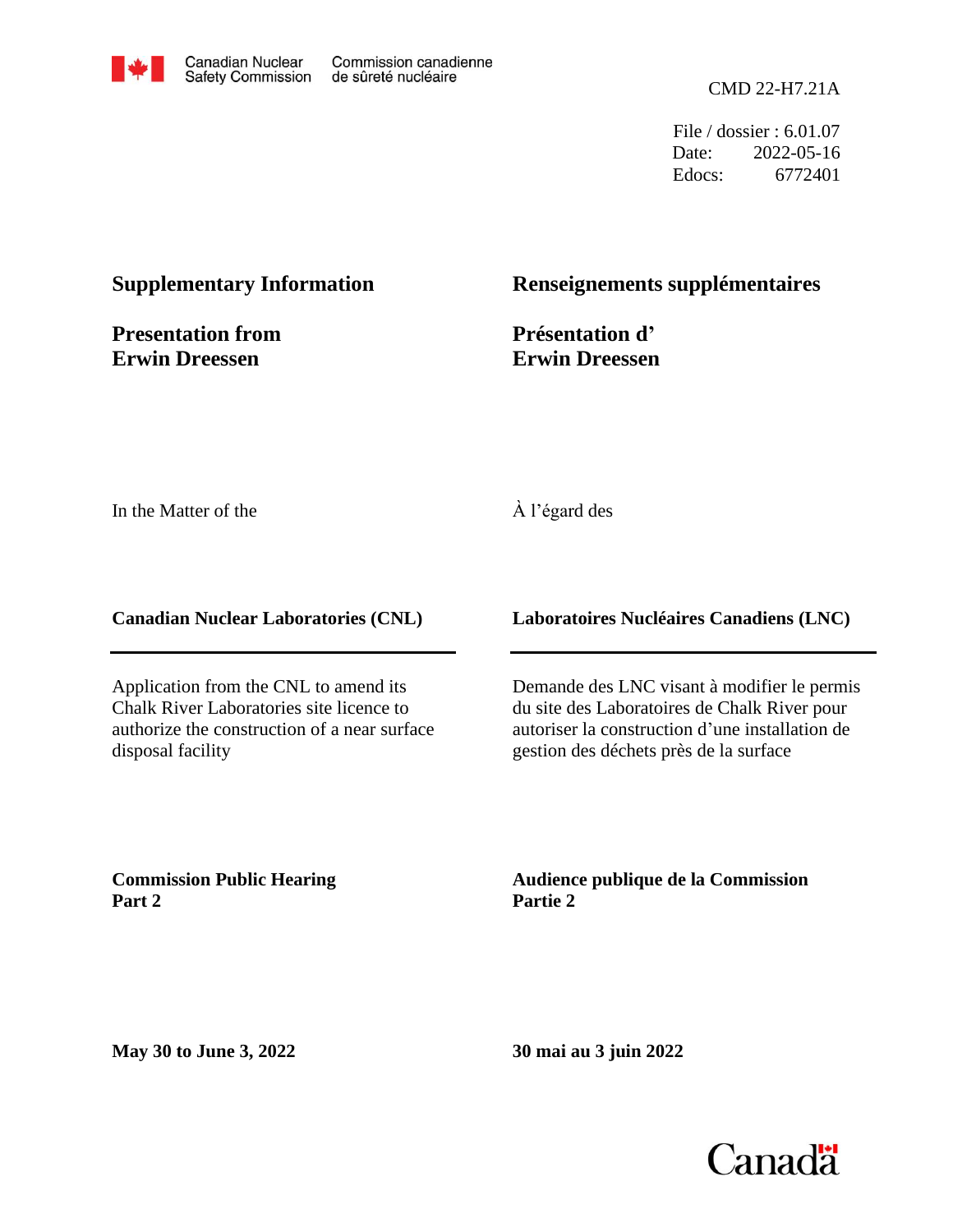Canadian Nuclear Safety Commission Part II of hearings re NSDF project Intervention by Erwin Dreessen May 31, 2022

# Context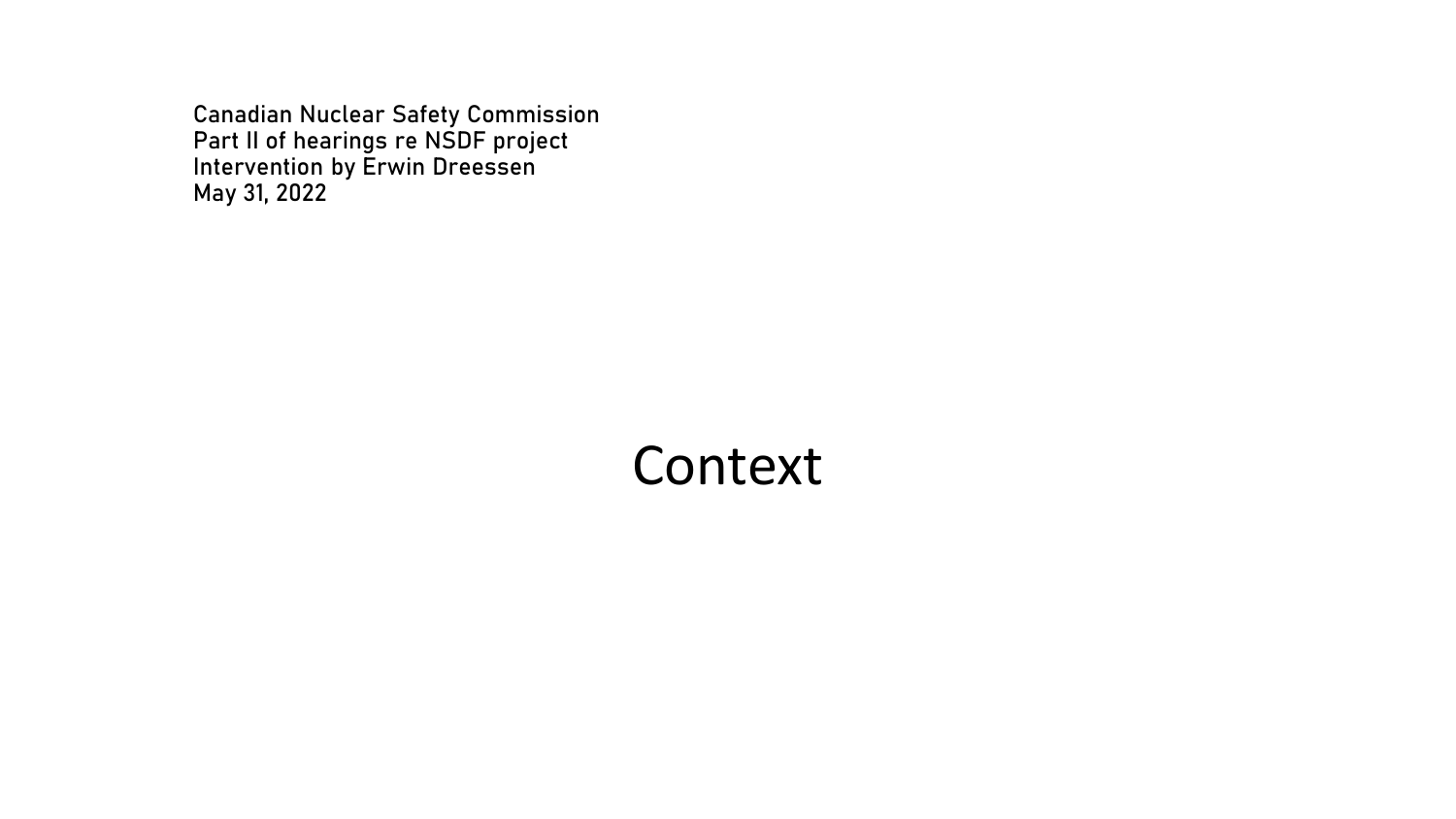Table 13 of the WAC document shows that Cobalt-60 would be present in a concentration of 94,700 Bq/g at placement and 15,300 Bq/g at closure.

But Table 4 had set a concentration limit of 1,000 Bq/g for long-lived betagamma emitting radionuclides (if non-leachate controlled waste) or 10,000 Bq/g (for leachate-controlled waste).

Why would such high concentrations of Cobalt-60 be allowed?

(Cobalt-60, with a half-life of 5.27 years, is to be considered long-lived as it is more than the half-life of Cs-137.)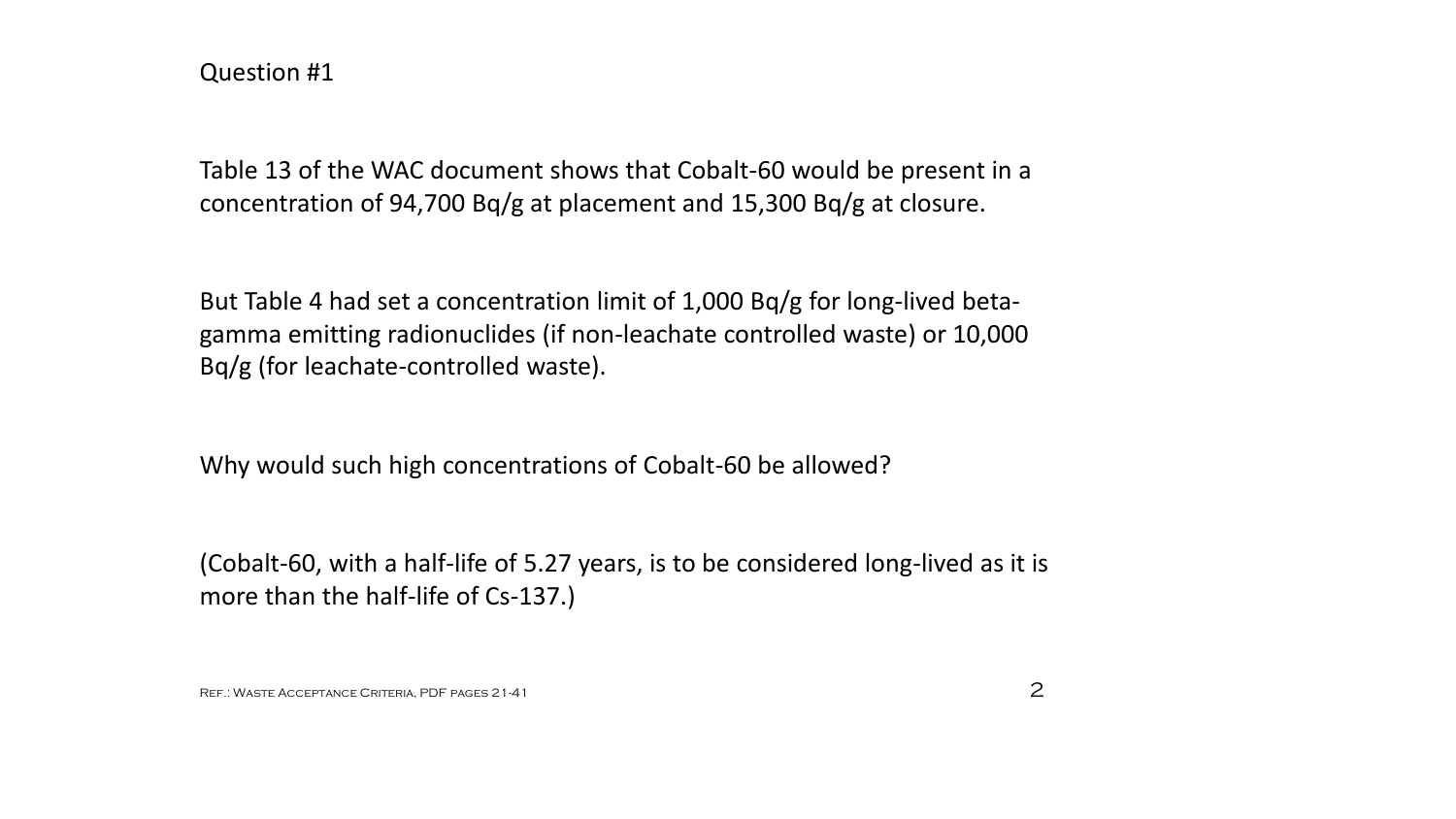a. Model results show Aluminum, Phosphorous, Copper and Lead in the Ottawa River to exceed drinking water quality standards as set by Health Canada. Yet staff concludes, without evidence, that any exceedences would not be measurable. The Commission should insist that surface water standards be adhered to.

b. Almost all post-treatment exceedences are already observed in the baseline data for surface water quality (and model results show that they are made worse for 28 of 39 elements). Why would CNL not be tasked with cleaning up the effluent, even if it is the result of legacy Chalk River operations? Who else will do it?

REF.: ENVIRONMENTAL ASSESSMENT REPORT, PDF PAGES 236-246  $3$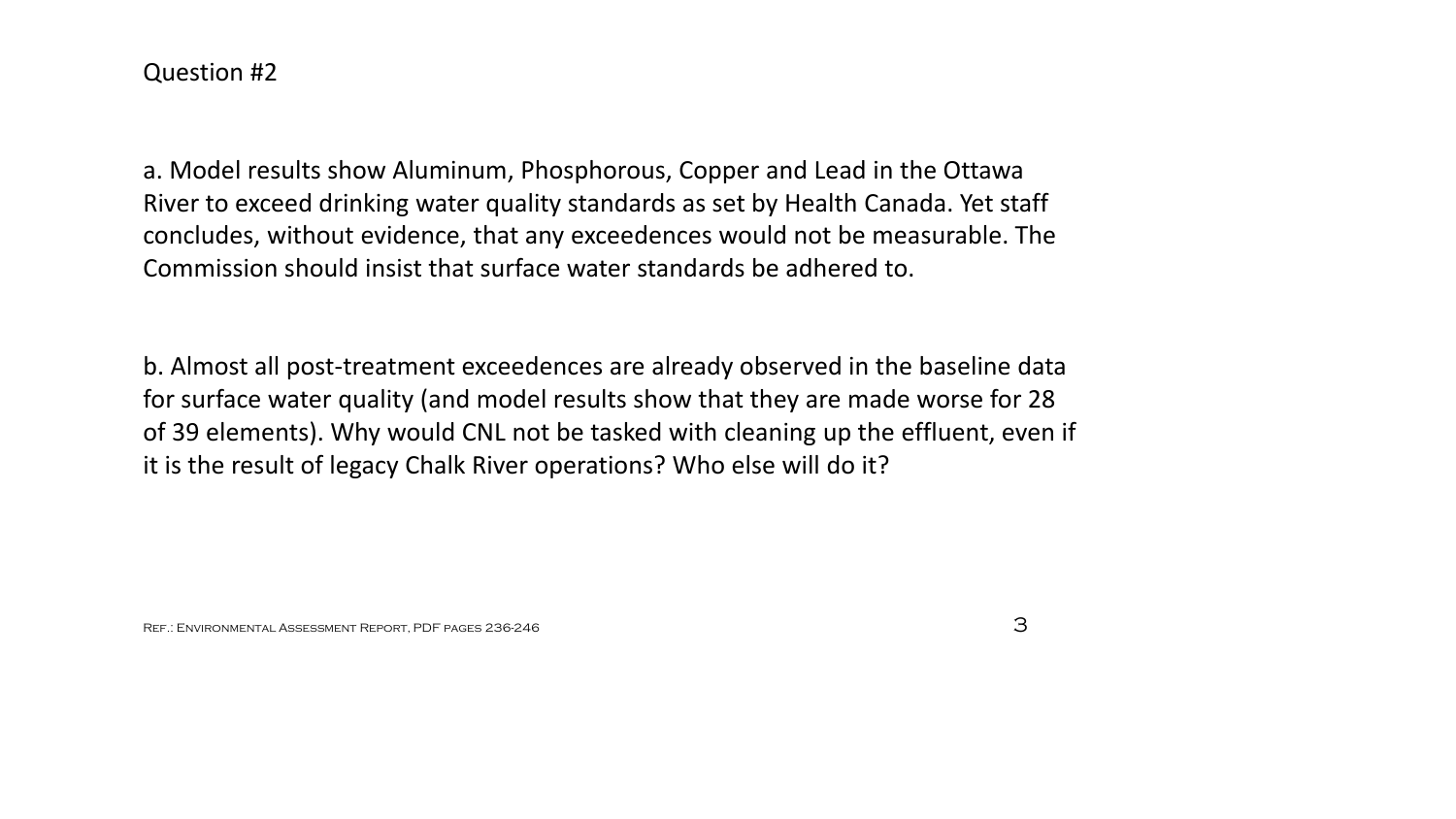Table 6.1 of the Environmental Assessment Report lists just five radionuclides potentially in surface water. But Table 13 of the WAC document shows that 30 radionuclides would be licensed to go into the facility. Why the discrepancy?

If it is because the missing radionuclides would not show up in surface water, what is such an assumption based on?

REF.: ENVIRONMENTAL ASSESSMENT REPORT, PDF pages 236-246  $\diamond$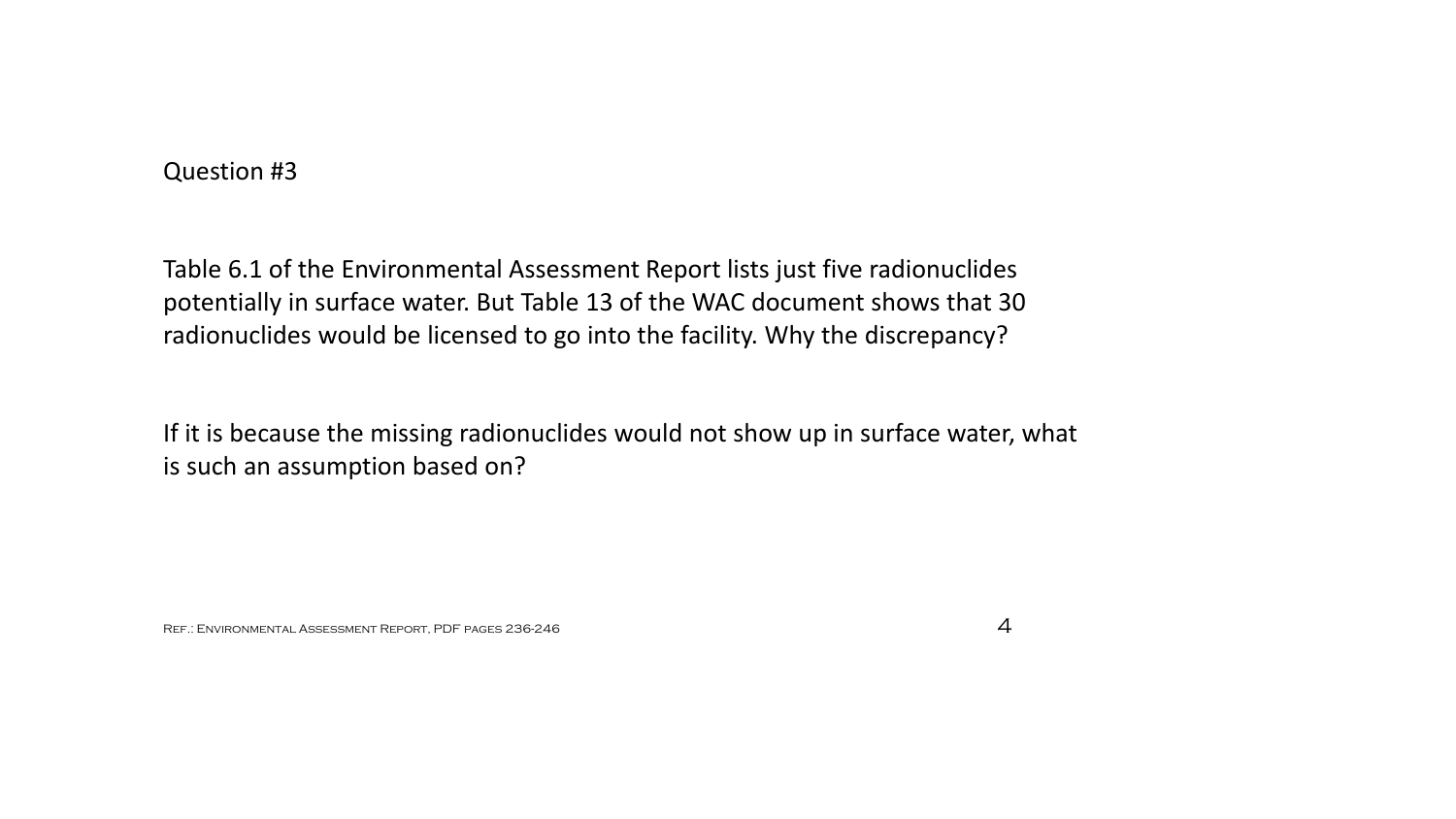The discussion on surface water in the Environmental Assessment Report regards the 50 years of operations and the period after the 300-year institutional control. Why is there no discussion of effluent during the 30 years of closure and the 300-year institutional control period?

REF.: ENVIRONMENTAL ASSESSMENT REPORT, PDF pages 236-246  $5$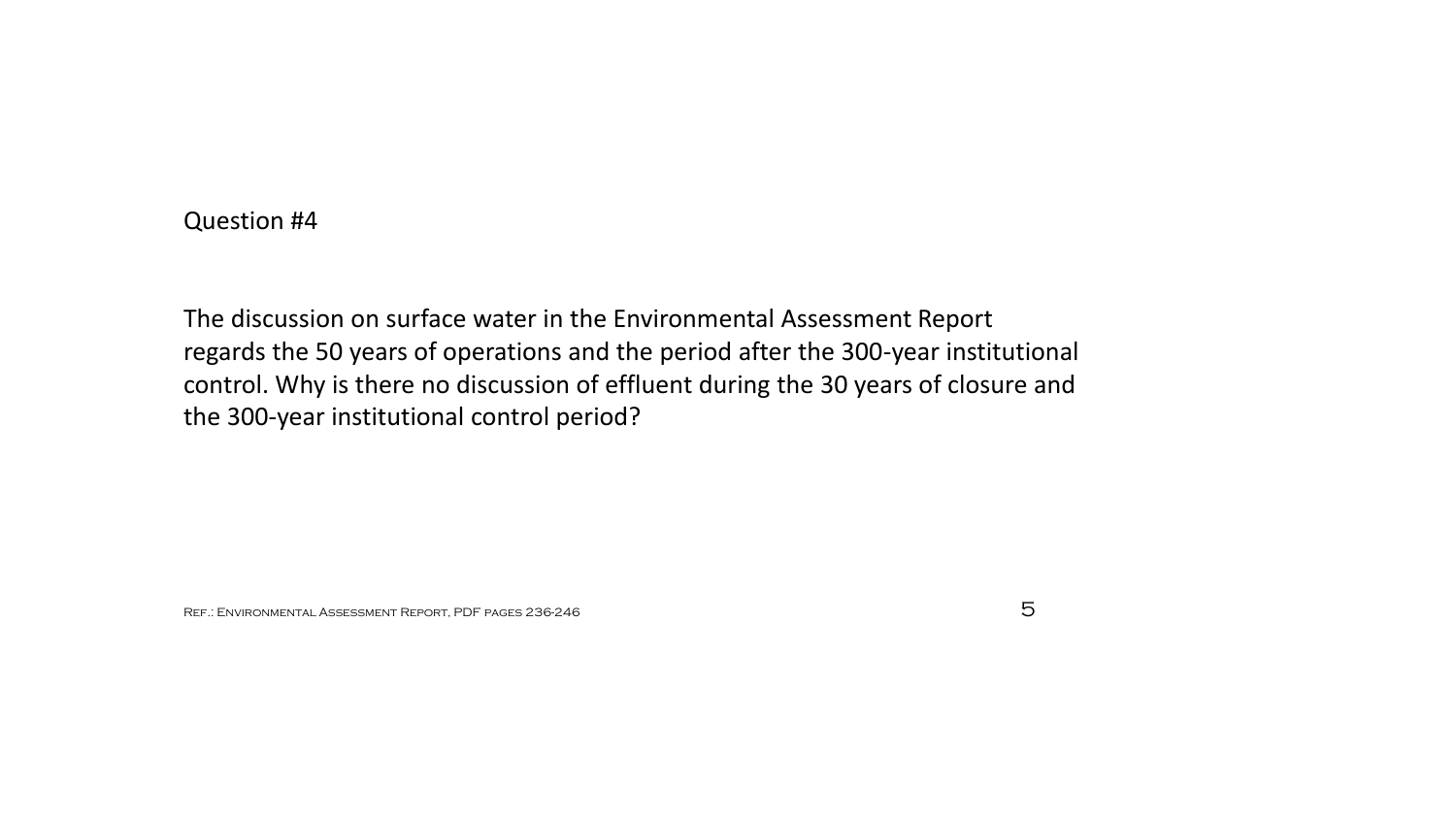Will the Commission ensure that CNL will make all results of monitoring of surface and groundwater publicly available on a timely basis?